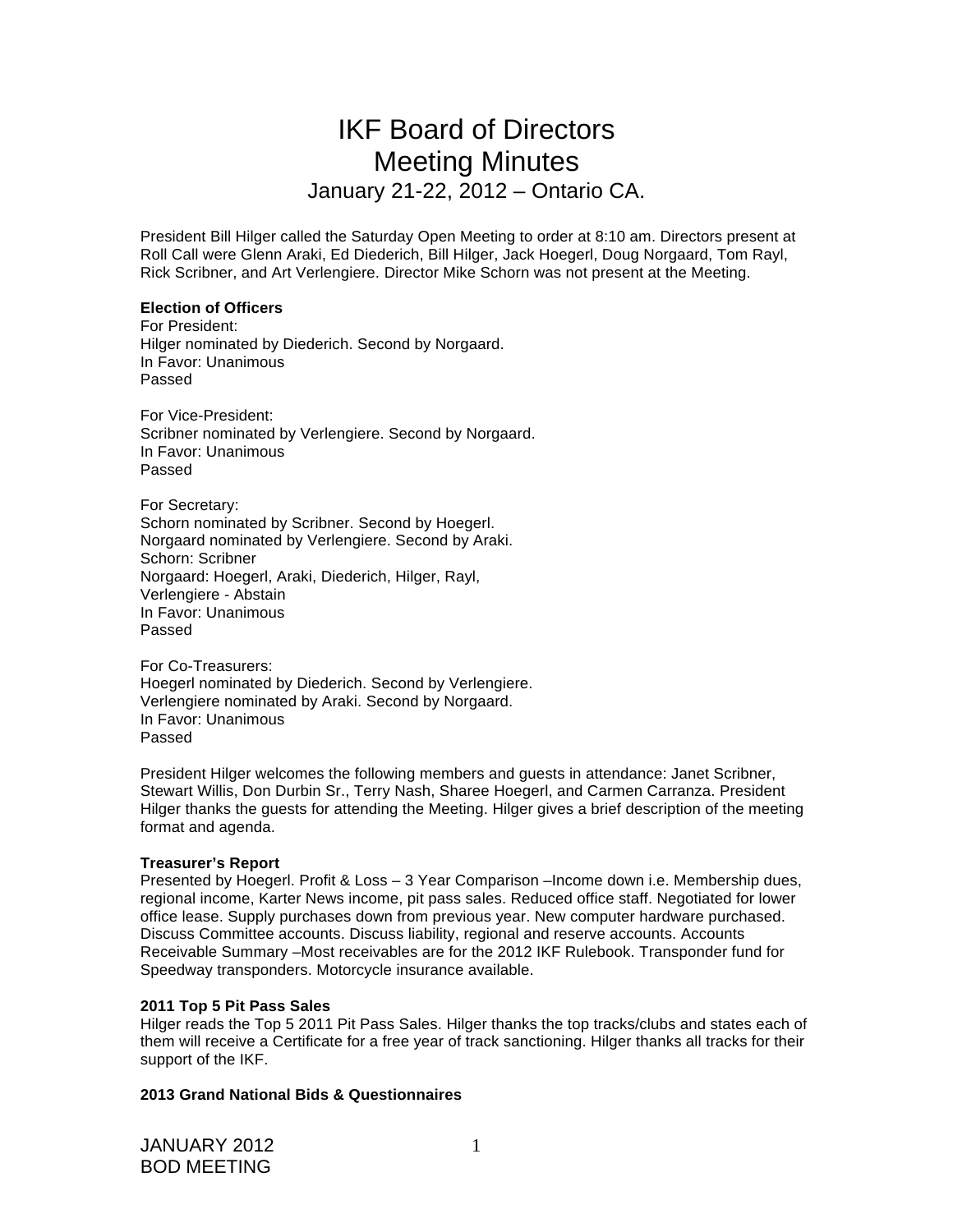Reviewed the Bids and Questionnaires received for the 2013 Grand Nationals. The bidders below will have the opportunity to make a presentation at the Spring Board Meeting, with voting to follow.

**2 CYCLE SPRINT** 

| Region 7 Willow Springs Kart Club | <b>Willow Springs Kart Track</b>    | Rosamond CA |
|-----------------------------------|-------------------------------------|-------------|
| Region 6 Italian Motors USA *     | Sumas Int'l Motorsports             | Sumas WA    |
|                                   | *Italian Motors withdrew their bid. |             |
| Region 6 So. Oregon Karters**     | Jackson Ct. Sports Park             | Medford OR  |
|                                   | **Bid received after deadline       |             |
|                                   |                                     |             |

#### **2 & 4 CYCLE SPEEDWAY/SPEEDWAY MIDGET**

| Region 5A Huron Kart Club | <b>Rolling Thunder Speedway</b> | Huron SD |
|---------------------------|---------------------------------|----------|
|---------------------------|---------------------------------|----------|

2 Cycle Sprint: Discussion regarding acceptance of late bids. Late bids will not be accepted as primary event promoter. Board agrees to solicit bids for back up track for the 2013 2 Cycle Sprint Grand National.

2/4 Cycle Speedway/Speedway Midget: Solicit for back up bid.

Araki asks about the entry fees submitted by Willow Springs and So Oregon Karters. Discussion by Board. Verlengiere asks if all bids can be rejected, Board replies yes. Araki feels that fee limits should be set. Hilger to contact Willow Springs and Huron prior to the March Board Meeting for review of fees.

# **2012 Grand National Director in Charge & Tech Director Appointments**

|                                                                               | <b>DIRECTOR IN CHARGE</b>                                                        | <b>TECH DIRECTOR</b>                                  |
|-------------------------------------------------------------------------------|----------------------------------------------------------------------------------|-------------------------------------------------------|
| <b>2 CYCLE SPRINT</b><br>Kerman Kart Club                                     | <b>Bill Hilger</b><br>Fresno Fairgrounds<br>June 20-23, 2012                     | <b>John Motley</b><br>Fresno CA                       |
| <b>4 CYCLE SPRINT</b><br>Tri City Kart Club                                   | Ed Diederich/Glenn Araki (back up)<br>Horn Rapids Kart Track<br>July 11-14, 2012 | <b>Mike Schorn</b><br><b>Richland WA</b>              |
| <b>2/4 CYCLE SPEEDWAY</b><br><b>SPEEDWAY MIDGET</b><br>South Dakota Kart Club | <b>Tom Rayl</b><br>University Plains Speedway<br>July 29 - August 4, 2012        | <b>Jack Hoegerl/Terry Nash</b><br><b>Brookings SD</b> |

Stewart Willis discusses Region 7 Sprint. Needs sales person to sell the brand to the tracks/clubs.

Susan Herrera, Region 11 Sprint Secretary, joins the Meeting.

Hoegerl states there are no bids for the 2013 4 Cycle Sprint and Road Race Grand Nationals. States the bids should be requested for each division i.e. 2 Cycle Sprint, 4 Cycle Sprint, Shifter, 2 Cycle Speedway/Speedway Midget, 4 Cycle Speedway and Road Race. Option for combined events.

Lengthy discussion regarding EMT and ambulance requirements and fees to tracks/clubs/promoters. Hilger to contact the IKF insurance company.

Hoegerl asks to reopen bids for the 2013 4 Cycle Sprint and Road Race Grand Nationals.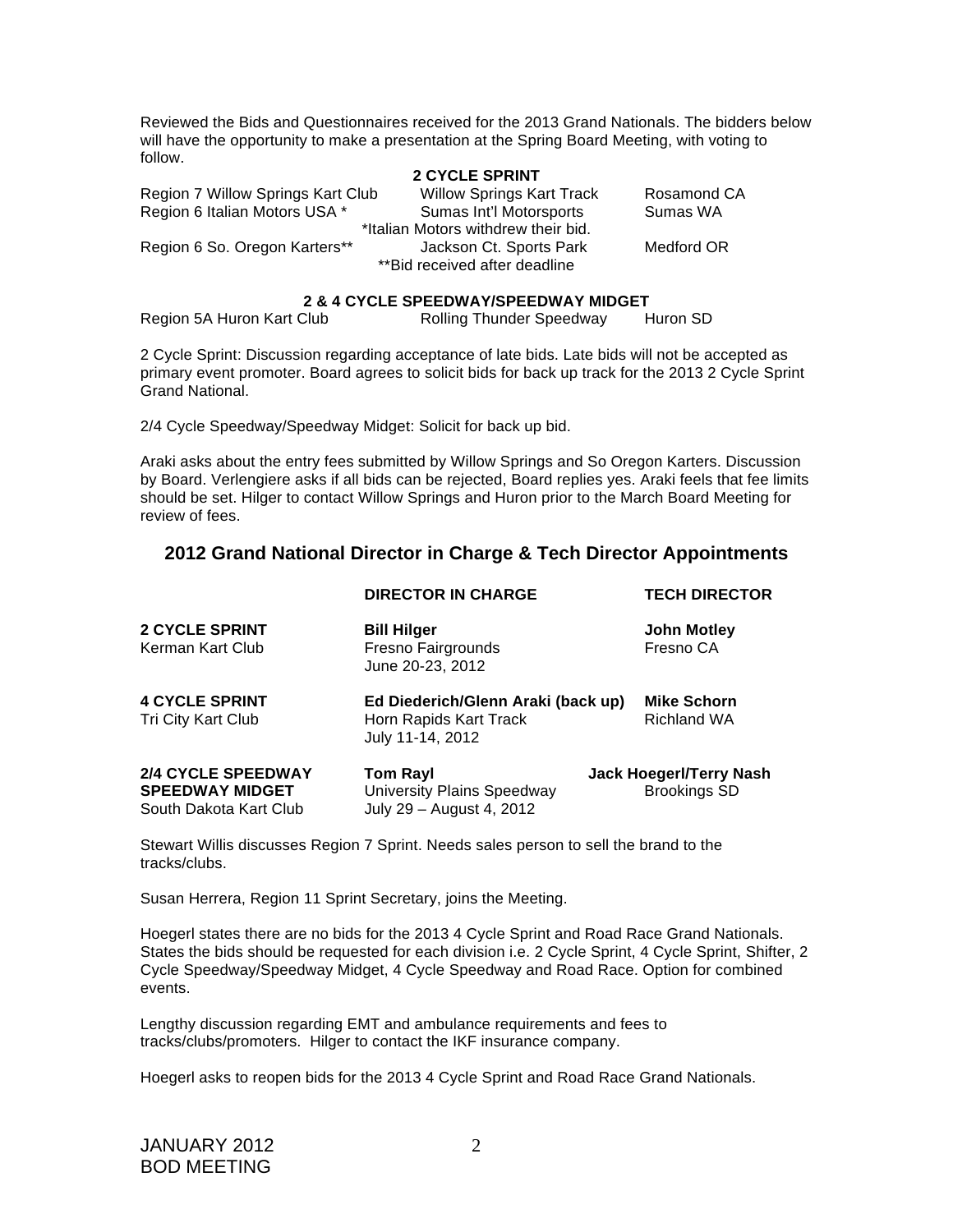Motion by Verlengiere to reopen bids for the 2013 4 Cycle Sprint and Road Race Grand Nationals. Deadline for bid submission is March 15 2012. Second by Araki. Unanimous Passed

2012 2/4 Cycle Speedway/Speedway Midget Grand National Race Schedule and Local Option Classes. Race schedule submitted is 8 classes per day. Hilger suggests another day be added to the race schedule. Norgaard suggests adding Saturday as a race day and Sunday as the rain date. Discussion by Board. Hoegerl and Norgaard to review and bring back to the Board.

Motion by Norgaard to approve the following local option classes for the 2012 2/4 Cycle Speedway/Speedway Midget Grand National. Second by Hoegerl. Briggs Animal Blue Wazoom Medium 16+ 345# Briggs Animal Super Heavy 16+ 200#driver/390#<br>
Yamaha Ltd Heavy 16+ 370# Yamaha Ltd Heavy Unanimous Passed

Don Durbin Sr. discusses IKF Bridgestone spec tires. Asks if a club can sell a set of tires per entry at the event? Hilger states they are to buy from the dealers/distributors. Durbin is asking for direction. Lengthy discussion. No action taken.

Ron Perry joins the Meeting.

Durbin states he will announce the 2012 Region 11 Sprint race schedule, points structure and class list next week.

Don Durbin Sr. asks about VP Fuel. Hilger states VP is the IKF Sprint spec fuel for 2012. Hilger to meet with Stewart Willis and Don Durbin.

Stewart Willis and Board discuss the Bridgestone tire. Board confirms the YLC is the IKF Sprint spec tire. Discusses YLC and YKC tires; running the YLA and YLB in the TaG class. IKF is trying to keep everyone running the same compound for the regional and Grand National races.

Ron Perry discusses date conflicts of Grand National and SKUSA event. Date chosen by Perry because no other event was scheduled on the date. Attempted contact with Tom to discuss date. Will affect both events and racers will be hurt as they want to go to both events. Perry and Hilger to speak with Tom.

Stewart Willis asks about duties of an IKF Regional Coordinator; information packet mailed this week. Trying to narrow down engine packages in Region 7 Sprint. Araki says the current schedule shows events on the same day for Regions 7 and 11. Araki says Region 11 has no drop but Willis says Region 7 does have a drop. Willis wants them to stay in the race until the end of the series.

Willis explains profit percentages/club profit sharing. Verlengiere states class sponsorship funds can only be used for year-end awards unless the IKF Board votes otherwise. Willis wants to start marketing campaign. Verlengiere wants reserve available; Willis agrees. Willis requests percentage for marketing – Board agrees. Additional awards/banquet fund to be figured into each entry fee. Discuss sponsorship procedures. Araki suggests Willis talk to Don Durbin Sr. regarding the bonus points program. Willis leaves the Meeting.

Verlengiere Tables the discussion about merger.

Motion by Verlengiere to suspend Section 101.3.4 and 101.3.4.1 for 4 years effective 1-1-2012. To reduce the amount of paperwork associated with pit pass sales and race recap from clubs and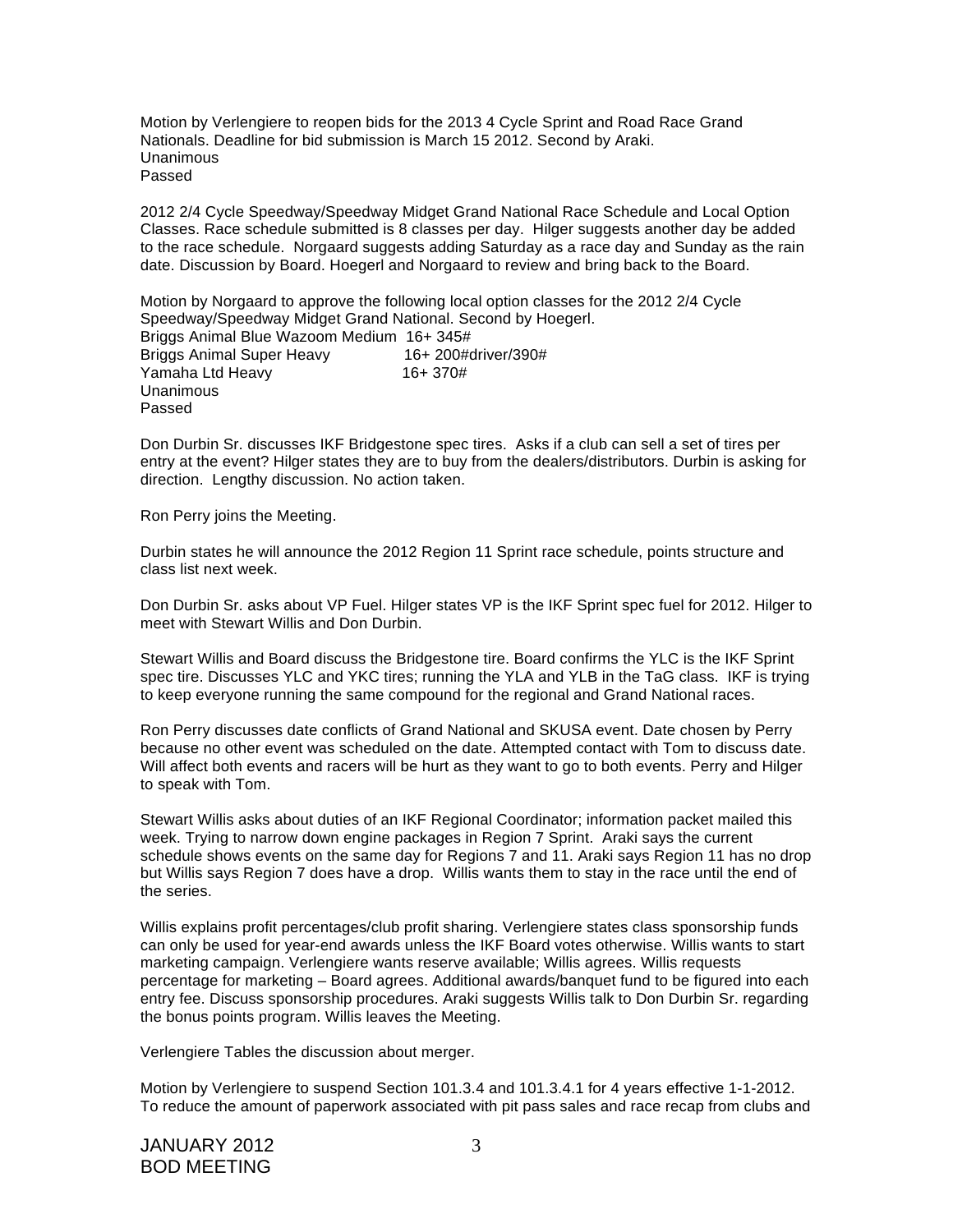tracks. Sections to remain in the Rulebook. At the Fall Board Meeting in 2015, the IKF Board will make a decision to continue or remove the suspension of these Sections. The suspension will not affect Section 101.3.4.2 and Section 850. Classes are frozen except by a Super Majority vote of the Board. Second by Scribner. To reduce the burden of reporting after races. Discussion by Board. Motion and Second Rescinded by Verlengiere and Scribner.

Motion by Norgaard to appoint Brad Gilbertson as the 2012 IKF North Dakota Governor. Second by Diederich. Qualifications given by Norgaard. In Favor: Unanimous Passed

Motion by Norgaard to add Speedway to Section 115.4 IKF Experts. Second by Rayl. Discussion by Board. In Favor: Araki, Diederich, Norgaard, Rayl, Verlengiere Opposed: Hilger, Hoegerl Abstain: Scribner Absent: Schorn Passed

Norgaard presents 2012 National Weekly Speedway Points Series. Board requests copy of this program. Araki suggests they discuss at tomorrows Meeting.

Shirley Hilger joins the Meeting.

Motion by Norgaard to add Section 401.4.1: Wheelbase: Maximum 50" Minimum 40" Measured center to center at the outside end of the axle to the outside end of the spindle. Add to Section 420.2 Wheelbase: Measured center to center at the outside end of the axle to the outside end of the spindle. Add Section 451.5.1 Wheelbase: Maximum 50" Minimum 40" Measured center to center at the outside end of the axle to the outside end of the spindle. Second by Rayl. Discussion by Board. In Favor: Unanimous Passed

Norgaard opens discussion on Section 104.6.4 Exceptions. a. Driver must be within 12 months of the respective age group to be considered. Discussion by Board. Diederich to submit rule rewrite prior to the March Board Meeting.

Norgaard opens discussion on Section 407.7 Yellow Caution Period. Causing 2 Yellows, lazy spins – ongoing. No action taken.

Norgaard wants to add value to IKF memberships, delete punch system, feels there is a need to educate racers, he is out to help the Speedway division. Hilger states the key is signing up the tracks.

Diederich asks to add the following: Section 104.17.2.3 IKF Speedway Experts may enter the Grand National in their Expert Division without participating in three Regional events. These Experts will not be required to pay a waiver fee.

Motion by Scribner to add to Section 103.3 Governors: Effective 1-1-2012, Governors responsibilities will also include recruiting non IKF tracks into IKF sanctioned and insured tracks. Governor is responsible for handling the IKF Track Membership Application and submitting it to the IKF Office. A fee of \$200 will be paid for a successful recruitment.Governors will be paid \$50 for resigning an existing IKF track. Discussion by Board. Second by Verlengiere. In Favor: Unanimous

JANUARY 2012 BOD MEETING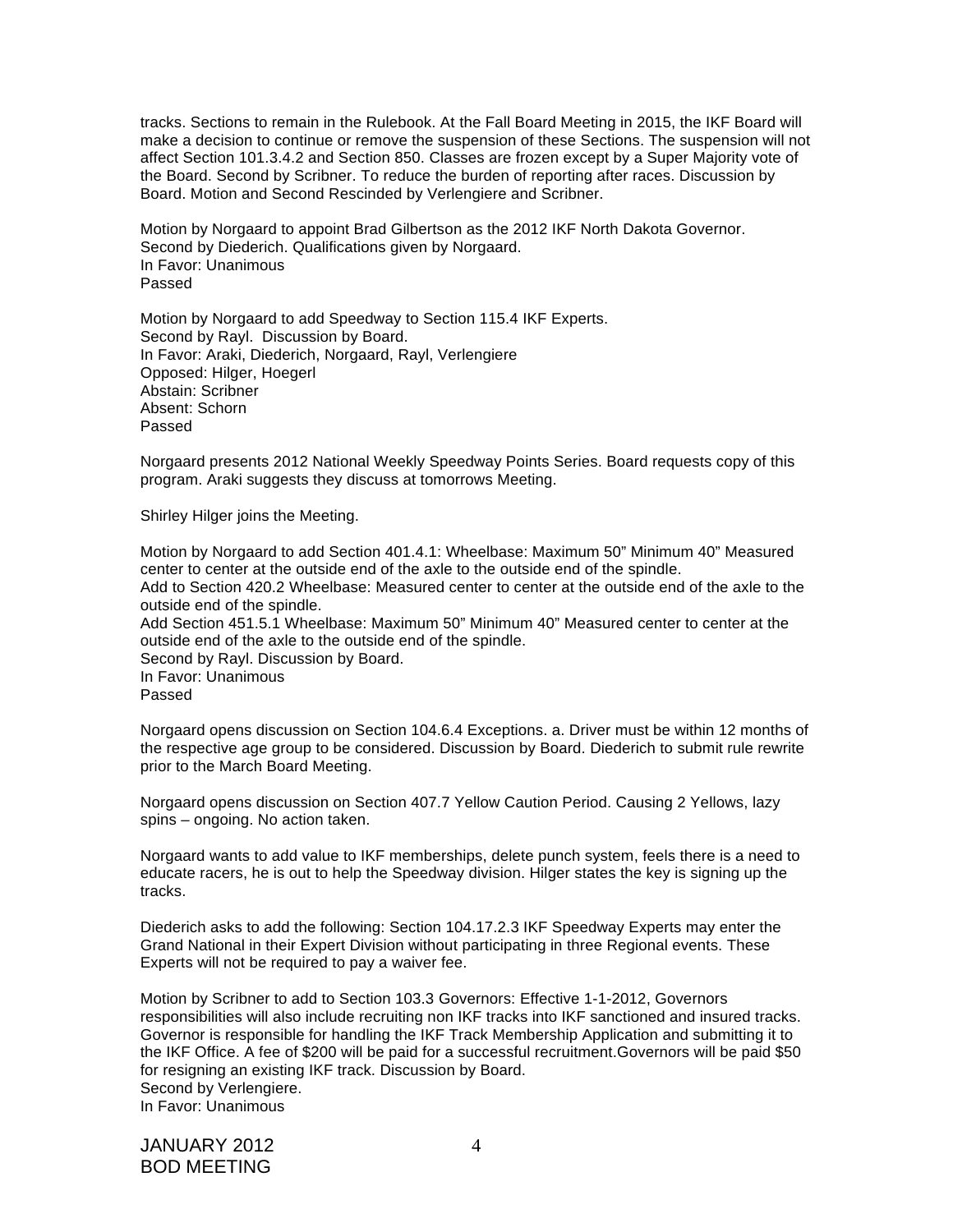Passed

Motion by Scribner to change the IKF Website Advertising Rates as follows: Eliminate the 1 and 3 month rates for the Site Wide Ads. Banner Ads will be \$250 for 6 months and \$400 for 12 months. Block Ads will be \$100 for 6 months and \$175 for 12 months. Eliminate all Page Targeted Ads. All Ads are subject to a One Time Set Up Fee of \$25. Second by Verlengiere. In Favor: Unanimous Passed

Board discusses the IKF Race Recap and Waiver Paperwork. Waiver Paperwork is required by insurance. Clarification that only the Parent or Legal Guardian can sign a Minor Release Form. Discussion of spectator area/cold pit/hot pit.

Ron Perry discusses the 2012 2 Cycle Sprint Grand National i.e. sponsorship opportunities; asks for input from the Board. Duffy sponsorship, GN Director in Charge and Tech Director, concern for entry counts and deadlines for some classes i.e. Rotax, IAME Cup, TaG; can run 18 classes total, needs to see what is going to happen in Region 11. Biggest concern is Rotax. Will email class structure to the Board. Concerned about punches; thinks it will hurt them; could hurt entries. Scribner asks about waivers. Durbin says if you don't have the punches, you potentially hurt the regions. Discussion on ability to earn punches in Regions 7 and 11. Verlengiere suggests two punches for 2012. Perry says there is a lot of interest in a "Road to the Nationals" punch only races; wanted to make his club races the punch only races.

Motion by Verlengiere to suspend the 3 punch rule for Sprint for one year in lieu of one punch for this year because of early timing of the Grand Nationals and the few races after last years Grand Nationals. Discussion by Board. Second by Araki.

In Favor: Araki, Norgaard, Rayl, Verlengiere Opposed: Diederich, Hoegerl, Scribner Absent: Schorn Passed

Durbin is not happy about the punch requirement change. Built program around the punch rule and the basic structure that is in place. Verlengiere suggests two punches.

Motion by Scribner to change the above vote to 2 punches required for the 2012 IKF 2 Cycle Sprint Grand National. Discussion by Board. Second by Verlengiere. In Favor: Araki, Norgaard, Rayl, Scribner, Verlengiere Opposed: Hoegerl Abstain: Diederich Absent: Schorn Passed

Perry and Hilger to work on races scheduled on same dates.

Meeting Adjourned at 6:12pm.

President Bill Hilger called the Sunday Open Meeting to order at 8:10 am. Directors present at Roll Call were Glenn Araki, Ed Diederich, Bill Hilger, Jack Hoegerl, Doug Norgaard, Tom Rayl, Rick Scribner, and Art Verlengiere. Director Mike Schorn was not present at the Meeting.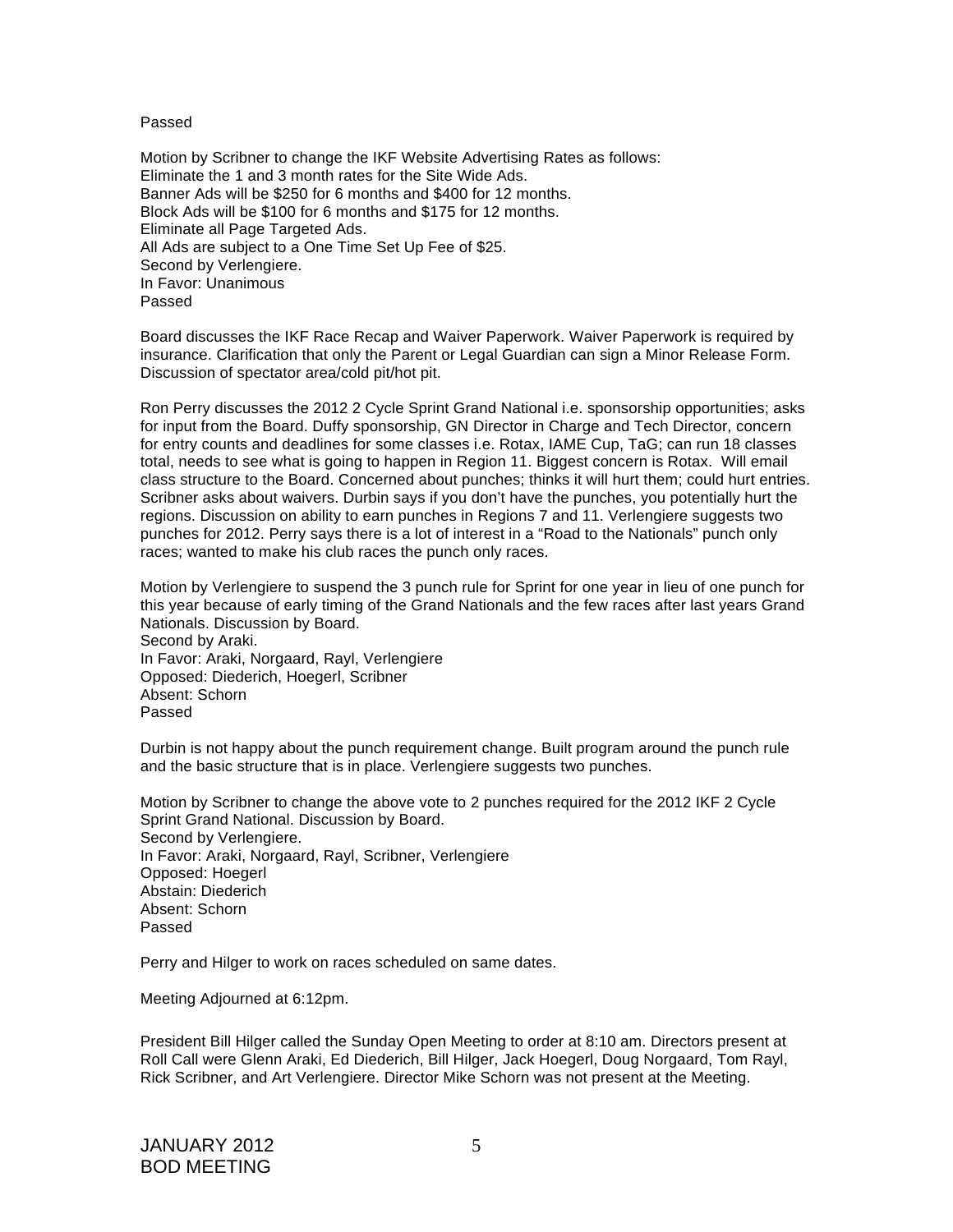Guests and Members present were Sharee Hoegerl, Susan Herrera, and Don Durbin Sr..

Motion by Hilger to change the following effective April 1 2012: Section 403 Class #1 and #2 Change to .440 restrictor Class #3 and #4 Change to .530 restrictor. Section 700.3.1 Remove Horstman, replace with American Power Sports/APS. Section 700.3.3 Remove Horstman, replace with APS/IKF. Section 700.3.7.1 Remove Horstman. Discussion by Board. Second by Norgaard. In Favor: Unanimous Passed

Rule Clarification by Tom Rayl: Section 701.8.3 Add .695" max straight bore after .695" No-Go in first sentence.

Motion by Araki to add to Sections 115.2 Number Panel Color, 115.2.1 and 115.3: Add the color "red".

Second by Verlengiere. In Favor: Unanimous Passed

Janet Scribner joins the Meeting.

Hoegerl discusses Section 620.19.1 Clutch Specifications. Discussion by Board. No action taken.

Motion by Verlengiere Section 617.9 Piston to change the following on the KSI Piston 2012:  $A = 0.609"$  $B = 0.470"$ 

 $C = 0.736"$ Second by Scribner. Discussion by Board. In Favor: Unanimous Passed

Hilger states a rule update: Section 624.13 New Homologation Parameters re: Change the yearly renewal fee to \$750.00 each with included advertising program.

Communications from Members:

- 1. Email from David Moffitt IKF/Road Race Discussed by the Board. Board thanks Mr. Moffitt for his time and concern. No action taken.
- 2. Email from Chad Willet Junior Expert Status Discussed by the Board. Board thanks Mr. Willet for his time and concern. No action taken.

Discussion on the Region 7 Sprint Transponders. Verlengiere states Region 7 Sprint owns the transponders. Wants a reserve created to cover repairs, replacements, purchase software, etc. Requires a rental fee up front. Inventory of the transponders to be done and need to be signed out.

Hilger recognizes Bobby Kelley for his efforts as the inaugural winner of the Mazda Road to Indy Scouting Combine. States he outperformed and exceeded all expectations. Requests an Outstanding Achievement Award Plaque for Mr. Kelley.